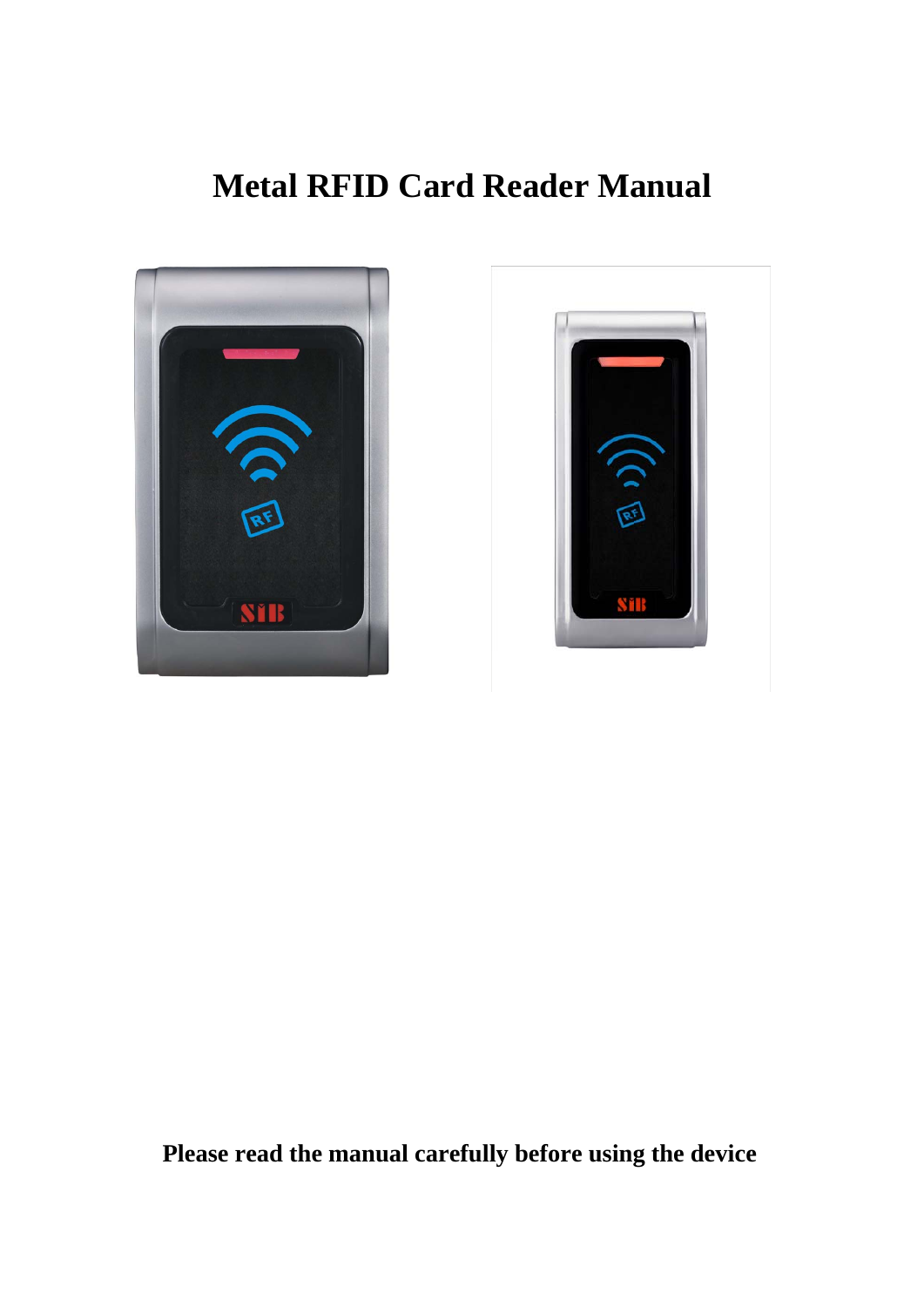### **1.Specifications**

| Material                      | Metal                                         |  |  |
|-------------------------------|-----------------------------------------------|--|--|
| <b>Operating Voltage</b>      | 9-16V DC                                      |  |  |
| Output                        | WG 26 (RS485, RS232 optional)                 |  |  |
| Card type RF005               | EM, Mifare, CPU                               |  |  |
| Card type RF006               | EM, Mifare, HID                               |  |  |
| <b>Reading Distance</b>       | $3-6$ cm                                      |  |  |
| <b>Communication Distance</b> | 100M                                          |  |  |
| <b>Idle Current</b>           | $<60 \text{mA}$                               |  |  |
| <b>Operating Temperature</b>  | $-45^{\circ}\text{C} \sim 60^{\circ}\text{C}$ |  |  |
| <b>Operating Humidity</b>     | 10%-90% RH                                    |  |  |
| Waterproof                    | Conforms to IP68                              |  |  |
| Dimension RF005               | 120*80*25mm                                   |  |  |
| Dimension RF006               | $120*56*18$ mm                                |  |  |

### **2.Installation**

- Remove the back cover from the front cover using the supplied special screw driver
- Drill 2 holes on the wall for the Self tapping screws and I hole for the cable
- Put the supplied rubber bungs to into the two holes
- Fix the back cover firmly on the wall with 2 Self tapping screws
- Thread the cable through the cable hole, connect the wire needed, wrap unused wire with insulating tape isolated to prevent short circuit
- Attach the front cover to the back cover.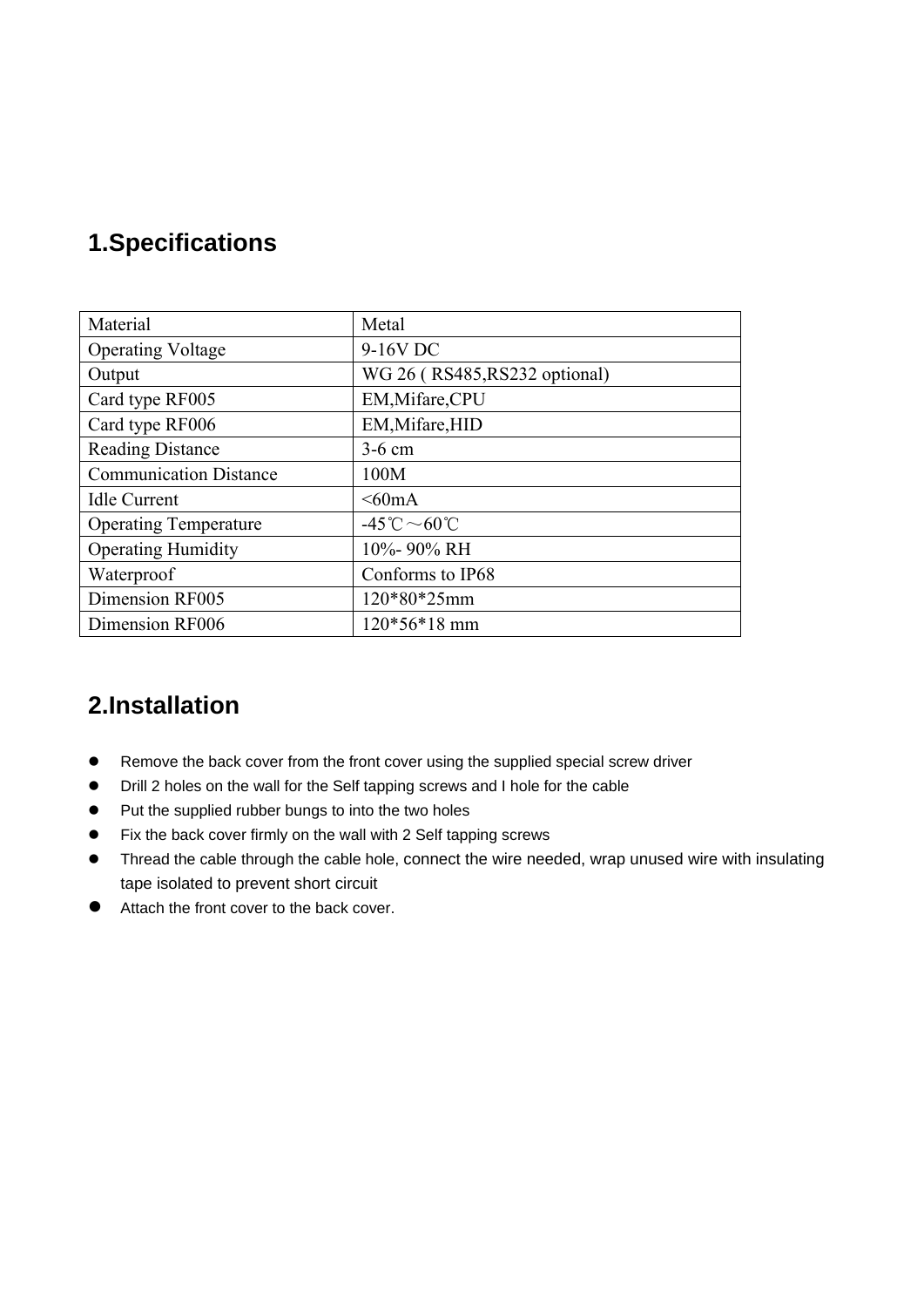| $\bigoplus\limits_{\mathcal{P}}$ |
|----------------------------------|
|                                  |
|                                  |
|                                  |
|                                  |
| $\overline{O}$                   |
|                                  |
| O                                |

# **3.Wiring**

| Wire No.       | Function | Color        | Description                    |
|----------------|----------|--------------|--------------------------------|
|                | LED      | Blue         | Connect with controller LED    |
| 2              | Beeper   | Yellow       | Connect with controller beeper |
| 3              | D0       | Green        | WG output line D0              |
| $\overline{4}$ | D1       | White        | WG output line D1              |
| 5              | $+12V$   | Red          | Power supply $+12V$            |
| 6              | GND      | <b>Black</b> | Power supply -12V              |